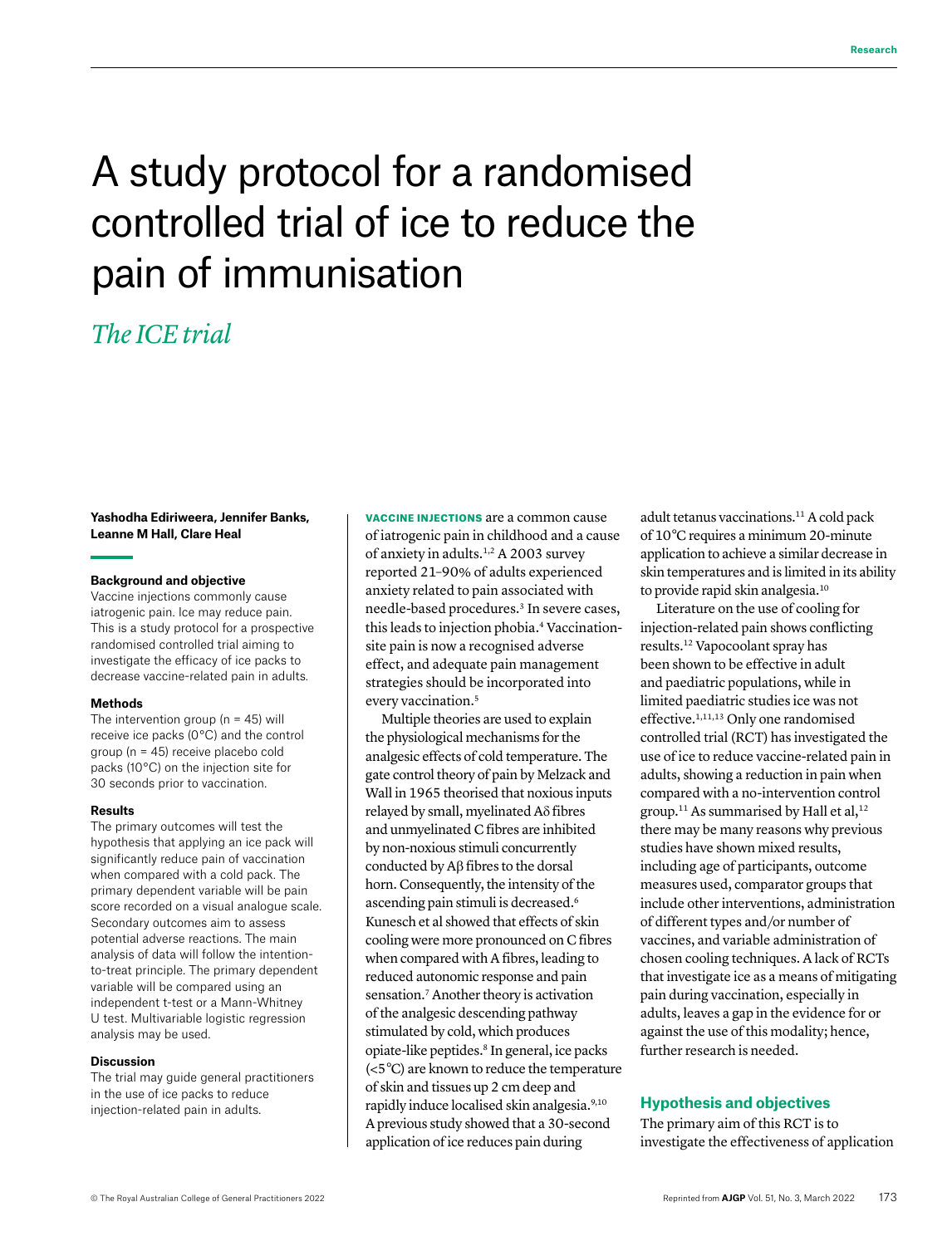of an ice pack at the site of injection for 30 seconds immediately prior to influenza vaccination in reducing injection-related pain. In addition, the aim is to observe any potential adverse reactions to either the ice pack or influenza vaccines.

It is hypothesised that ice will reduce vaccination-related pain levels more than a placebo cold pack.

# **Methods**

# **Study design and trial registration**

The study protocol for this multicentre, double-blinded prospective RCT was registered with the Australian New Zealand Clinical Trials Registry (ANZCTR) – ACTRN12621000064808. The 'Standard Protocol Items: Recommendations for Interventional Trials (SPIRIT)' guideline was used to report the protocol.14

#### **Setting and sampling participants**

The study will be conducted in two medical student immunisation clinics affiliated with James Cook University Medical Student Association (JCUMSA) in Mackay and Townsville, Queensland. Medical students presenting to Mackay City Medical Practice and JCU Health for influenza vaccination clinics will be eligible to participate.

### **Eligibility criteria**

Patients over the age of 18 years undergoing influenza vaccination at participating vaccination clinics during the study period who have the capacity to provide informed consent, are able to return for the assessment of the vaccination reaction and have no history of reactions to ice are eligible to participate. Patients will be excluded if they have known histories of cold anaphylaxis, serious immunisation reactions or allergy to influenza vaccines.

# **Randomisation and blinding**

The study will be double blinded. Randomisation will be performed by the primary investigator at the level of the patient with an allocation ratio of 1:1. A computer-generated random number table will be used. Allocation concealment will be attained by using sealed,

numbered, opaque envelopes.15 Doctors and nurses involved in the assessment or treatment of patients will have no role in the assignment process. Further, ice packs and cold packs will be stored in two coolers labelled A and B, respectively, to blind the doctor administering vaccines.

### **Interventions: Ice packs (0 °C) versus cold packs (10 °C)**

Participants will have a  $4 \times 6$  cm ice pack ( $0^{\circ}$ C; intervention group) or  $4 \times 6$  cm cold pack (10 °C; control group) applied to the site of injection for 30 seconds prior to their influenza vaccination.

# **Vaccination protocol**

A vaccination protocol, modelled on The Royal Australian College of General Practitioners' (RACGP's) immunisation and influenza prevention guidelines, was developed in consultation with participating doctors and nurses.<sup>16,17</sup> One doctor will apply the ice or cold packs while a second doctor will administer influenza vaccines immediately following application. Pre-filled influenza vaccine syringes from QML pathology with standard identical needle size will be used. Post-immunisation processes will be identical across all sites, with all patients receiving a standard set of verbal and written post-immunisation instructions.

# **Visual analogue scale and sample size calculation**

While there is no gold standard of assessing acute pain severity, the visual analogue scale (VAS) is a widely used pain scale because of its simplicity and adaptability to a broad range of clinical settings and populations.18 The researchers opted for a VAS of 100 mm for measuring post-immunisation pain, as has been used in previous studies that have investigated adult vaccination pain.<sup>13,11,19</sup> The minimum clinically significant difference in VAS scores ranges between 13 mm and 17 mm, thus a midpoint of 15 mm was chosen for the present study.20 VAS has a standard deviation of 26 mm.<sup>21</sup> A sample size of 45 per group is required to achieve 80% power with  $P = 0.05$ .

# **Data collection**

Baseline demographic data will be collected, including age, sex, ethnicity and past medical history. The primary outcome measure is the difference in the level of pain on VAS between the two study groups at the time of vaccination. Participants will be asked to record their immediate post-immunisation pain on a pre-printed 100 mm VAS and return the form to a collection box placed outside the doctor's room before leaving the premises (Figure 1).

The secondary study outcome includes adverse reactions to the vaccination process, manifesting as any one of anaphylaxis, skin irritation, redness or contact dermatitis. Participants will be advised to assess the injection site 24 hours post vaccination, complete a self-assessment form and return it to the clinic within 48 hours of vaccination



**Figure 1.** Self-report form for visual analogue scale (VAS) measurement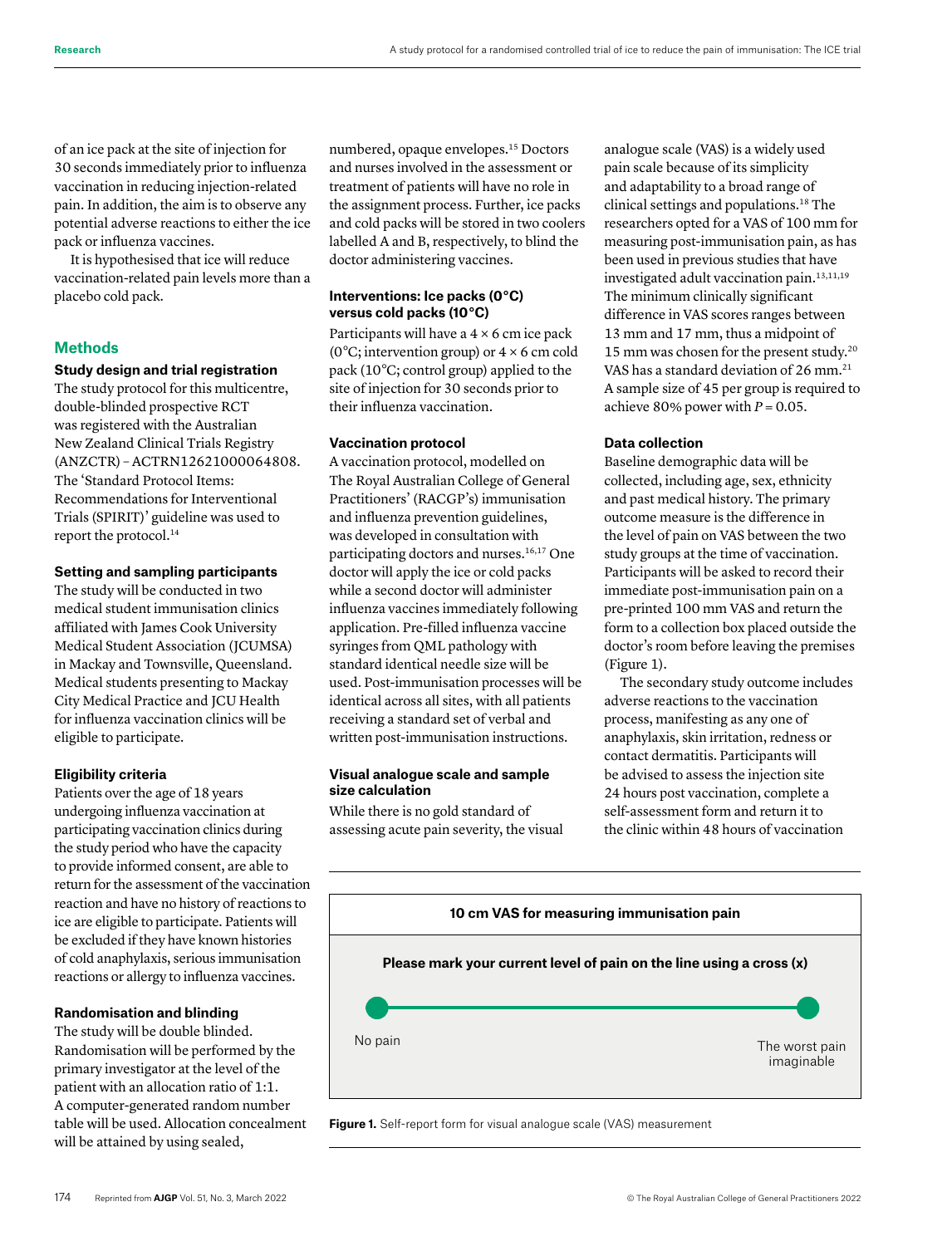data will be de-identified, and all data and consent forms stored in a secured

using SPSS Statistics version 26 (IBM SPSS Statistics for Windows, Version 26.0. Armonk, NY: IBM Corp). Primarily, an intention-to-treat analysis of all randomised participants will be performed. Each individual will be considered as the unit of analysis. *P* values will be two-tailed with *P* <0.05 considered statistically significant. Pain VAS pain scores between the ice and cold pack groups will be compared using an independent t-test or a Mann-Whitney U test as appropriate. Multiple linear and/ or logistic regression analysis (dependent on the baseline variable) will be conducted if baseline differences exist between participant groups and adjustment for confounders is required. Secondary outcomes will be analysed using two-tailed Fisher's exact probability testing. Sensitivity testing will be conducted

for any participants lost to follow-up. Per-protocol analysis will evaluate potential effects of systematic biases due

This research will be guided by the National Health and Medical Research Council (NHMRC) national Statement on Ethical Conduct in Human Research,<sup>22</sup> and the study protocol has been approved by the James Cook University Human Research Ethics Committee (approval

It is not anticipated that the ice packs and cold packs will pose any significant risk of harm to participants. All potential participants will be provided with written advice of the protocols, benefits and risks of the study prior to obtaining informed consent. To prevent medical students being coerced to participate, an independent research officer will be

to non-compliers.

number H7871).

**Ethics** 

**Statistical analysis**  Statistical analysis will be performed

(Figure 2). Additionally, the vaccination sites will be assessed for evidence of side effects if patients present opportunistically or for review because of side effects.

cupboard for the duration of the trial, then transferred to a locked safe at the conclusion of the study.

# **Discussion**

Primary healthcare is a patient's first contact with health services and is likely the most accessed aspect of the Australian healthcare system. With current emphasis on the importance of high-quality primary healthcare in reducing the overall burden of disease, there is a greater need for clinical research focused on general practice. However, few RCTs are conducted in primary care settings.23 Researchers are often challenged with methodological difficulties as well as poor recruitment of patients and clinicians.24 These are further confounded by financial constraints. Primary care research in Australia receives limited funding, with only 1.9% of NHMRC grants awarded to general practice research between 2000 and 2008.25

The research question is practical, clinically relevant and feasible to be investigated within a budget of \$1000. Ice packs are readily available in primary care settings and have a quick onset of analgesic action.11 The intervention is cost effective, \$0.50 per dose, and has little-to-no associated adverse effects. Therefore, the researchers believe that this will engage participating general practices and doctors, facilitate patient recruitment as well as increase the potential for translation into clinical practice.

The researchers plan to recruit medical students because of convenience in organising the study around the JCUMSA annual student influenza vaccination clinic and achieving a relatively homogenous study population. Medical students are considered to have higher health literacy, which may be associated with less pain intensity and anxiety regarding needlebased procedures.26 Consequently, medical students may report lower pain scores when compared with the general population. The researchers are aware that this may affect results to some degree, but hope to still be able to detect a measurable difference in pain scale scores between the intervention and control groups.

# **Potential benefits if the problem could be solved**

The trial will provide guidance to general practitioners (GPs) regarding the use of ice for vaccination-related pain and will inform current clinical guidelines and healthcare worker education. The study will be conducted in a tropical rural setting and thus will have a unique patient demographic exposed to warmer and more humid weather conditions. Since the study

| Please report yes/no for the presence of any of the following |  |
|---------------------------------------------------------------|--|
|                                                               |  |
|                                                               |  |

|                                     | <b>Yes</b> | <b>No</b> |
|-------------------------------------|------------|-----------|
| Redness at the injection site       |            |           |
| Itching at the injection site       |            |           |
| Pain at the injection site          |            |           |
| Swelling at the injection site      |            |           |
| Other skin changes - please specify |            |           |
| Anaphylaxis                         |            |           |
|                                     |            |           |

**Figure 2.** Self-report form for potential adverse reactions (to be returned within 24 hours)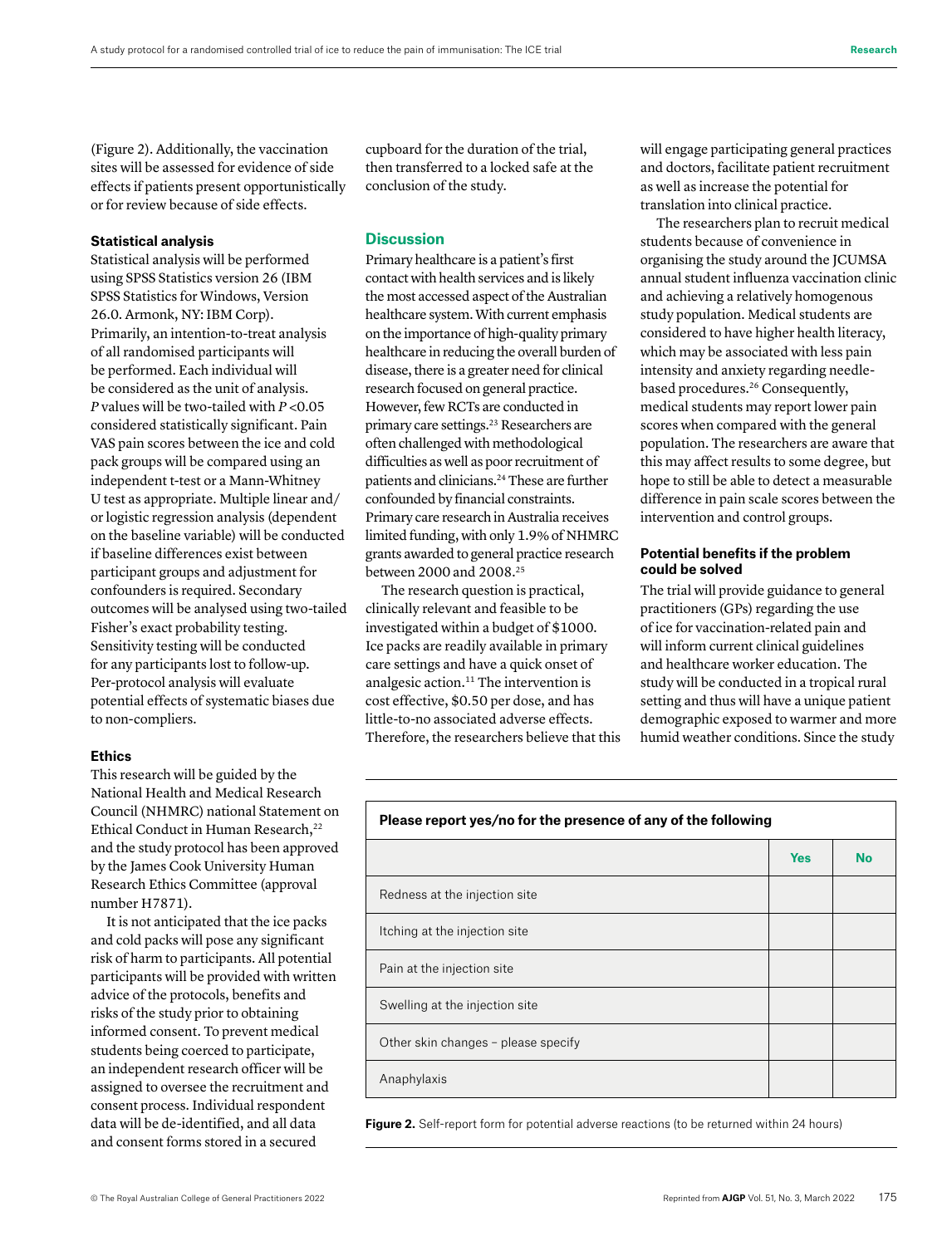protocol is pragmatically designed using a simple intervention that is accessible to GPs, the findings of this trial may be immediately translated into current clinical practice.

#### **Contingency plan**

In case of inadequate recruitment of patients, the researchers plan to open the invitation to medical students in non-clinical years. Feedback following immunisation is immediate, and thus high rates of follow-up are expected. Any students not followed up will be analysed using intention-totreat principles. The researchers have not planned to perform an interim analysis as the use of ice is a minor intervention, and the outcome of a surgical site infection is usually a minor medical issue that is treated with a course of antibiotics. An interim analysis is not feasible for this study, as it would considerably increase the required sample size.

#### **Dissemination**

The project is due for completion one year after commencement of data collection. The translation of important findings to clinical practice will be facilitated through conference presentations, medical journals and digital media. A written lay summary of the results will also be displayed at participating general practices and clinical schools for the information of study participants.

#### **Conclusion**

Timely clinical research is pivotal to ensure that GPs, the end-users of the research process, have access to evidence-based clinical guidelines and tools to optimise patient care.27 Overall, this trial has the potential to guide GPs regarding the use of ice packs to reduce injection-related pain, and to inform current clinical guidelines.

#### **Authors**

Yashodha Ediriweera MBBS (Hons), Resident Medical Officer, Royal Brisbane and Women's Hospital, Brisbane, Qld

Jennifer Banks BBus, MBS, PhD, Senior Research Support, Mackay Clinical School, College of Medicine and Dentistry, James Cook University, Mackay, Qld Leanne M Hall PhD, Senior Research Officer, Mackay Clinical School, College of Medicine and Dentistry, James Cook University, Mackay, Qld

Clare Heal MBChB, DRANZCOG, DipGUMed, FRACGP, MPHTM, PhD, Promotional Chair, Discipline of General Practice and Rural Medicine, Mackay Clinical School, College of Medicine and Dentistry, James Cook University, Mackay, Qld

Competing interests: CH is a member of the *Australian Journal of General Practice* Editorial Advisory Committee.

Funding: None.

Provenance and peer review: Not commissioned, externally peer reviewed.

#### Correspondence to:

yashodha.ediriweera@my.jcu.edu.au

#### **Acknowledgements**

The research team would like to thank Dr Micheal Wohlfahrt, Dr Annaliese Wohlfarht, Mackay City Medical practice and Ms Mia Browning for their contributions to this study.

#### **References**

- 1. Mawhorter S, Daugherty L, Ford A, Hughes R, Metzger D, Easley K. Topical vapocoolant quickly and effectively reduces vaccine-associated pain: Results of a randomized, single-blinded, placebocontrolled study. J Travel Med 2004;11(5):267–72. doi: 10.2310/7060.2004.19101.
- 2. Australian Institute of Health and Welfare. The burden of vaccine preventable diseases in Australia. Canberra, ACT: AIHW, 2019. Available at www.aihw.gov.au/reports/immunisation/burdenof-vaccine-preventable-diseases-summary/ contents/burden-of-vaccine-preventable-diseases [Accessed 21 June 2020].
- 3. Nir Y, Paz A, Sabo E, Potasman I. Fear of injections in young adults: Prevalence and associations. Am J Trop Med Hyg 2003;68(3):341–44.
- 4. Bienvenu OJ, Eaton WW. The epidemiology of blood-injection-injury phobia. Psychol Med 1998;28(5):1129–36. doi: 10.1017/ s0033291798007144.
- 5. Gidudu JF, Walco GA, Taddio A, et al. Immunization site pain: Case definition and guidelines for collection, analysis, and presentation of immunization safety data. Vaccine 2012;30(30):4558–77. doi: 10.1016/j. vaccine.2012.03.085.
- 6. Melzack R, Wall PD. Pain mechanisms: A new theory. Science 1965;150(3699):971–79. doi: 10.1126/science.150.3699.971.
- 7. Kunesch E, Schmidt R, Nordin M, Wallin U, Hagbarth KE. Peripheral neural correlates of cutaneous anaesthesia induced by skin cooling in man. Acta Physiol Scand 1987;129(2):247–57. doi: 10.1111/j.1748-1716.1987.tb08065.x.
- 8. Schoenfeld AD, Lox CD, Chen CH, Lutherer LO. Pain threshold changes induced by acute exposure to altered ambient temperatures. Peptides 1985;6 Suppl 1:19–22. doi: 10.1016/0196-9781(85)90007-5.
- 9. Breslin M, Lam P, Murrell GA. Acute effects of cold therapy on knee skin surface temperature: Gel pack versus ice bag. BMJ Open Sport Exerc Med 2015;1(1):e000037. doi: 10.1136/bmjsem-2015- 000037.
- 10. Cameron M. Physical agents in rehabilitation. 4th edn. St Louis, MI: Elsevier, 2017; pp. 129–44.
- 11. Akcimen M, Bedel C, Selvi F. Application of ice and vapocoolant spray to reduce tetanus vaccine pain: A prospective, randomized, controlled, clinical study. Ann Med Res 2019;26(6):995–98 doi: 10.5455/annalsmedres.2019.02.112.
- 12. Hall LM, Ediriweera Y, Banks J, Nambiar A, Heal C. Cooling to reduce the pain associated

with vaccination: A systematic review. Vaccine 2020;38(51):8082–89. doi: 10.1016/j. vaccine.2020.11.005.

- 13. Taddio A, Lord A, Hogan ME, et al. A randomized controlled trial of analgesia during vaccination in adults. Vaccine 2010;28(32):5365–69. doi: 10.1016/j.vaccine.2010.05.015.
- 14. Standard Protocol Items: Recommendations for Interventional Trials (SPIRIT) Group. SPIRIT 2013 checklist: Recommended items to address in a clinical trial protocol and related documents. Toronto, CA: SPIRIT, 2020. Available at www.spirit-statement.org/wp-content/ uploads/2013/01/SPIRIT-Checklist-download-8Jan13.pdf [Accessed 23 July 2020].
- 15. Sealed Envelope. 2021. Create a blocked randomisation list. London, UK: Sealed Envelope, 2020. Available at www.sealedenvelope.com/ simple-randomiser/v1/lists [Accessed 9 April 2020].
- 16. The Royal Australian College of General Practitioners. Guidelines for preventive activities in general practice. 9th edn. East Melbourne, Vic: RACGP, 2016.
- 17. National Aboriginal Community Controlled Health Organisation and the Royal Australian College of General Practitioners. Chapter 9: Respiratory health – Influenza prevention. In: National guide to a preventive health assessment for Aboriginal and Torres Strait Islander people. East Melbourne, Vic: RACGP, 2018.
- 18. Hawker GA, Mian S, Kendzerska T, French M. Measures of adult pain: Visual Analog Scale for Pain (VAS Pain), Numeric Rating Scale for Pain (NRS Pain), McGill Pain Questionnaire (MPQ), Short-Form McGill Pain Questionnaire (SF-MPQ), Chronic Pain Grade Scale (CPGS), Short Form-36 Bodily Pain Scale (SF-36 BPS), and Measure of Intermittent and Constant Osteoarthritis Pain (ICOAP). Arthritis Care Res (Hoboken) 2011;63 Suppl 11:S240–52. doi: 10.1002/acr.20543.
- 19. Nahm FS, Lee PB, Park SY, et al. Pain from intramuscular vaccine injection in adults. Rev Med Chil 2012;140(2):192–97. doi: 10.4067/S0034- 98872012000200007.
- 20. Todd KH, Funk KG, Funk JP, Bonacci R. Clinical significance of reported changes in pain severity. Ann Emerg Med 1996;27(4):485–89. doi: 10.1016/ s0196-0644(96)70238-x.
- 21. Cohen M, Wolfe R, Mai T, Lewis D. A randomized, double blind, placebo controlled trial of a topical cream containing glucosamine sulfate, chondroitin sulfate, and camphor for osteoarthritis of the knee. J Rheumatol 2003;30(3):523–28.
- 22. National Health and Medical Research Council, the Australian Research Council, Universities Australia. National statement on ethical conduct in human research. Canberra, ACT: Commonwealth of Australia, 2018. Available at www.nhmrc.gov.au/ about-us/publications/national-statement-ethicalconduct-human-research-2007-updated-2018 [Accessed 23 July 2020].
- 23. Mendis K, Kidd MR, Schattner P, Canalese J. A bibliometric analysis of Australian general practice publications from 1980 to 2007 using PubMed. Inform Prim Care 2010;18(4):223–33. doi: 10.14236/jhi.v18i4.778.
- 24. Rendell JM, Merritt RD, Geddes JR. Incentives and disincentives to participation by clinicians in randomised controlled trials. Cochrane Database Syst Rev 2007;2007(2):MR000021. doi: 10.1002/14651858.MR000021.pub3.
- 25. McIntyre EL, Mazza D, Harris NP. NHMRC funding for primary health care research,